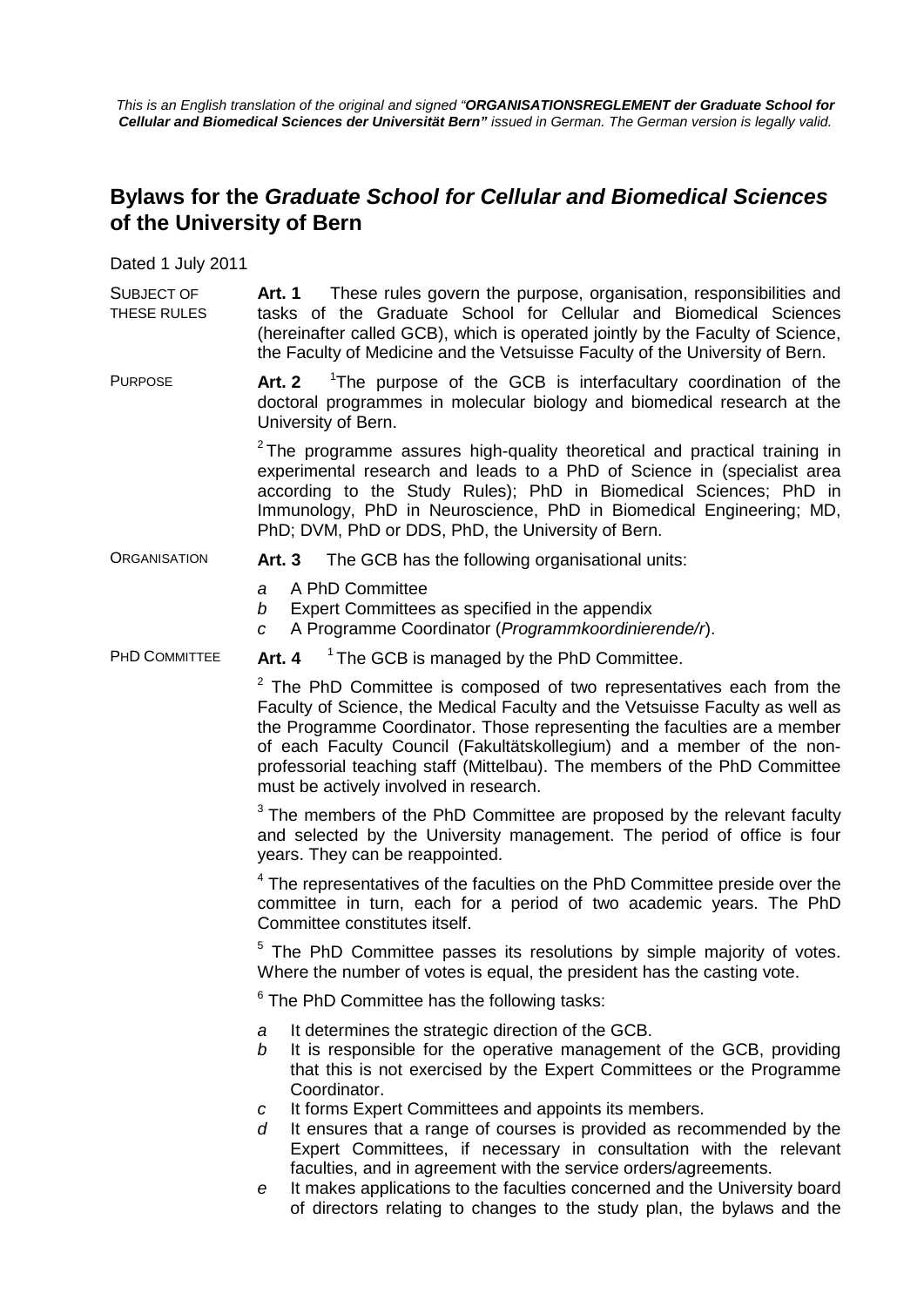|                                                     | rules conferring a doctorate.<br>It defines the budget and is responsible for the financial affairs of the<br>f<br>GCB.<br>It performs all other tasks which are not assigned to another<br>g<br>organisational unit.                                                                                                                                                                         |  |  |  |
|-----------------------------------------------------|-----------------------------------------------------------------------------------------------------------------------------------------------------------------------------------------------------------------------------------------------------------------------------------------------------------------------------------------------------------------------------------------------|--|--|--|
|                                                     | $7$ The PhD Committee can issue the rules of procedure for the GCB.                                                                                                                                                                                                                                                                                                                           |  |  |  |
| EXPERT<br>COMMITTEES                                | Art. $5-1$ The Expert Committees are subject-specific councils to provide<br>evaluation and support for doctoral candidates. The number of Expert<br>Committees and their orientations are aligned with the project orientations of<br>the registered doctoral candidates.                                                                                                                    |  |  |  |
|                                                     | <sup>2</sup> Each Expert Committee is made up of at least one member of the PhD<br>Committee, the Programme Coordinator and further lecturers from the<br>faculties involved. Each Expert Committee is made up of at least five<br>members, of whom at least one person is a member of the Faculty<br>Committee of one of the faculties involved. The Expert Committee<br>constitutes itself. |  |  |  |
|                                                     | <sup>3</sup> The members of the Expert Committees are elected by the PhD<br>Committee. The period of office is four years. They can be reappointed.                                                                                                                                                                                                                                           |  |  |  |
|                                                     | <sup>4</sup> The Expert Committees have the following tasks:                                                                                                                                                                                                                                                                                                                                  |  |  |  |
|                                                     | Evaluation of candidates when they start the programme,<br>a<br>Advice to the doctoral candidates while they are writing their<br>b<br>dissertation,                                                                                                                                                                                                                                          |  |  |  |
|                                                     | Appraisal of the annual reports of the doctoral candidates,<br>$\mathcal{C}$<br>Recommendations to the PhD Committee in respect of an appropriate<br>d<br>range of courses in the relevant subject area,<br>Definition of the courses required for the basic training,<br>e<br>Further tasks assigned by the PhD Committee.<br>f                                                              |  |  |  |
| THE PROGRAMME<br>COORDINATOR                        | <sup>1</sup> The Programme Coordinator is appointed by the University Board<br><b>Art. 6</b><br>of Directors in response to a joint application by the faculties involved.                                                                                                                                                                                                                    |  |  |  |
|                                                     | <sup>2</sup> The Programme Coordinator has the following tasks:                                                                                                                                                                                                                                                                                                                               |  |  |  |
|                                                     | Management of the GCB secretariat,<br>а<br>Formation of the budget and submission to the PhD Committee,<br>b<br>Coordination of all activities of the GCB,<br>C<br>Administration of the participants,<br>d<br>Reception of applications,<br>e                                                                                                                                                |  |  |  |
|                                                     | f<br>Allocation of the candidates to an Expert Committee which is<br>appropriate for the project,<br>Attendance on all Expert Committees,<br>g<br>Convening of all Committee meetings and production of minutes for the<br>h                                                                                                                                                                  |  |  |  |
|                                                     | meetings,<br>Organisation of a point of contact and information,<br>L<br>Support for the website,<br>İ<br>Further tasks assigned by the PhD Committee.<br>ĸ                                                                                                                                                                                                                                   |  |  |  |
| Administrative<br>ASSIGNMENT AND<br>FUNCTIONAL AREA | <sup>1</sup> The GCB is assigned administratively to the Faculty of Medicine.<br><b>Art. 7</b>                                                                                                                                                                                                                                                                                                |  |  |  |
|                                                     | $2$ The Faculty of Medicine operates a separate cost centre for the GCB.                                                                                                                                                                                                                                                                                                                      |  |  |  |
| PHD STUDY<br>PROGRAMME                              | The PhD study programme, in other words the admission, training,<br>Art. 8<br>support and the award of the academic title, is governed by the Rules for<br>conferring a doctorate.                                                                                                                                                                                                            |  |  |  |
| <b>BUDGET FOR THE</b><br>GCB                        | Art. 9 The budget is formed by the Programme Coordinator and<br>submitted to the PhD Committee for a decision.                                                                                                                                                                                                                                                                                |  |  |  |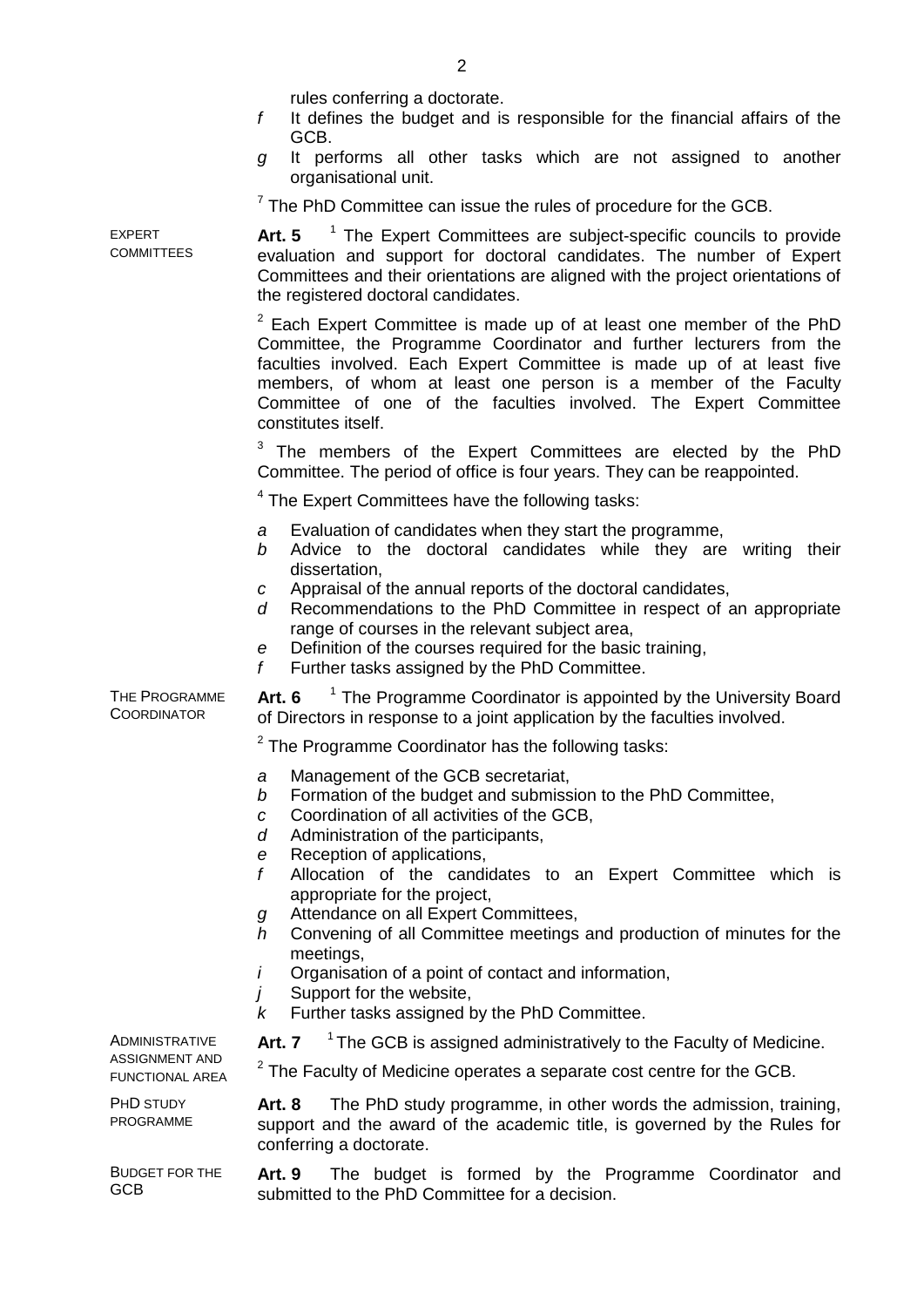| <b>EMPLOYMENT OF</b><br>THE DOCTORAL<br><b>CANDIDATES</b> | Art. 10                                                                                                                                                                                                                 | regulations of university and human resources legislation. | Doctoral candidates are employed in accordance with the |  |
|-----------------------------------------------------------|-------------------------------------------------------------------------------------------------------------------------------------------------------------------------------------------------------------------------|------------------------------------------------------------|---------------------------------------------------------|--|
| <b>CHANGES TO THE</b><br>ORGANISATIONAL<br><b>RULES</b>   | Changes to the organisational rules are subject to approval by the<br>Art. 11<br>University Board of Directors. Changes to the appendix are an exception to<br>this, and lie within the authority of the PhD Committee. |                                                            |                                                         |  |
| <b>ENTRY INTO FORCE</b>                                   | These organisational rules enter into force on 1 July 2011.<br>Art. 12                                                                                                                                                  |                                                            |                                                         |  |
|                                                           |                                                                                                                                                                                                                         |                                                            |                                                         |  |
| Bern, 3 June 2011                                         |                                                                                                                                                                                                                         | Bern, 5 May 11                                             | Bern, 10 May 11                                         |  |
| On behalf of the Faculty of<br>Science                    |                                                                                                                                                                                                                         | On behalf of the Faculty of<br>Medicine                    | On behalf of the Bern<br><b>Vetsuisse Faculty</b>       |  |
| Dean                                                      |                                                                                                                                                                                                                         | Dean                                                       | Dean                                                    |  |
|                                                           |                                                                                                                                                                                                                         |                                                            |                                                         |  |
| Prof. Dr. Silvio Decurtins                                |                                                                                                                                                                                                                         | Prof. Dr. Peter Eggli                                      | Prof. Dr. Andreas Zurbriggen                            |  |
|                                                           |                                                                                                                                                                                                                         |                                                            |                                                         |  |
| Approved by the University Board of Directors:            |                                                                                                                                                                                                                         |                                                            |                                                         |  |

Bern, 31 May 2011 Rector

Prof. Dr. Urs Würgler